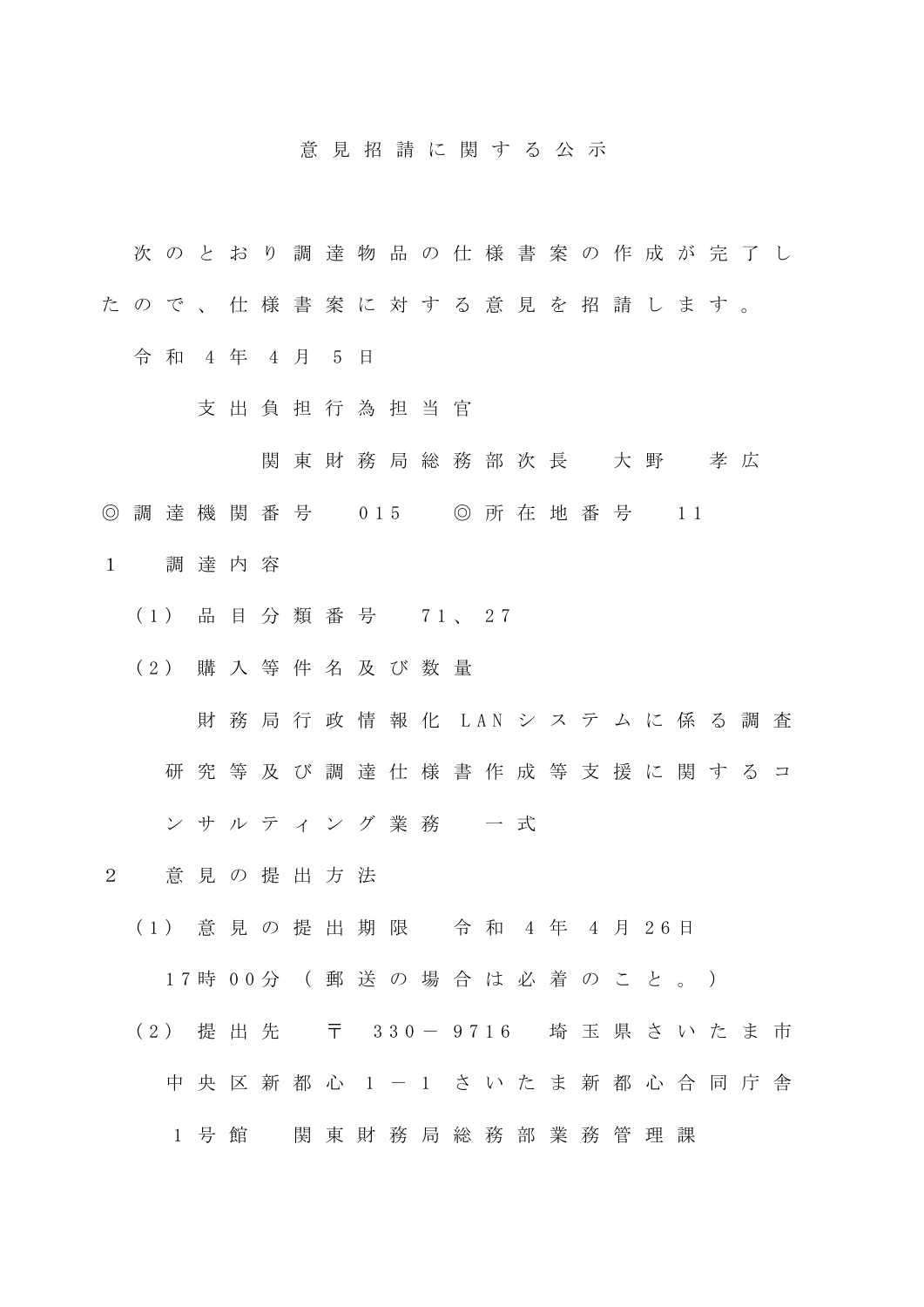若 原 真 夫 雷 話 0 4 8 - 6 0 0 - 1 0 9 3

- 3 仕 様 書 案 の 交 付
	- ( 1 ) 交 付 期 間 令 和 4 年 4 月 5 日 か ら 令 和 4 年 4 月 2 5 日 ま で
	- ( 2 ) 交 付 場 所 上 記 2 ( 2 ) に 同 じ
- 4 仕 様 書 案 の 説 明 会
	- 実 施 し な い 。
- 5 S u m m a r y
	- (1) Classification of the services to be p r o c u r e d : 7 1 , 2 7
	- (2) Nature and quantity of the services to be required : Consulting service for research and preparation of procurement specification etc. regarding Local
		- Finance Bureaus LAN system, 1 set
	- (3) Time-limit for the submission of

comments : 17:00 26th, April, 2022

(4) Contact point for the notice : WAKAHARA Yoshio, Inspection and ADP Management Division, General Affairs Department,